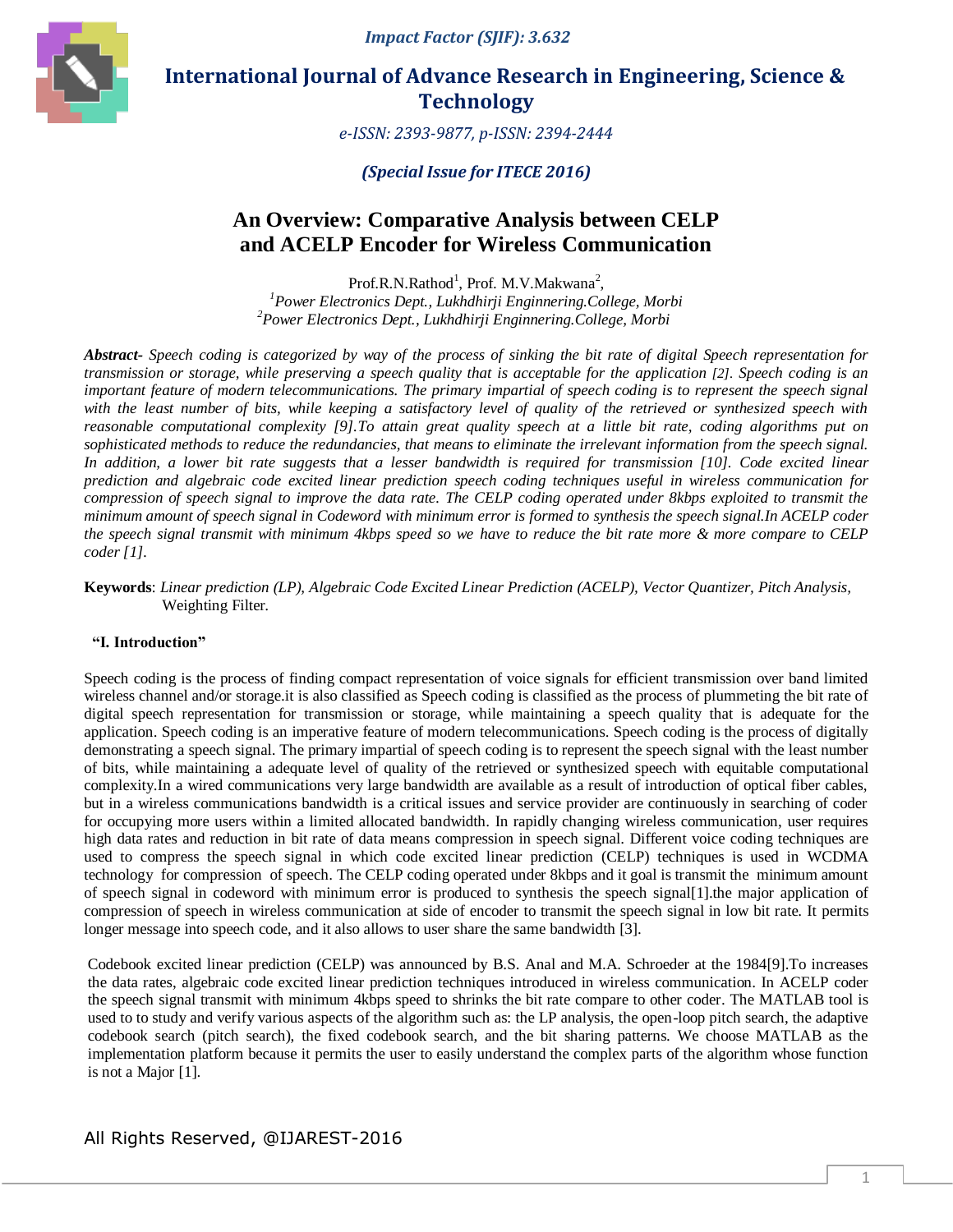#### **II. Performance Criteria of Speech Coding**

Speech coders attempt to minimize the bit rate for transmission or storage of the signal while retaining prerequisite levels of speech quality, communication delay, and complexity of implementation (power consumption). The parameters of performance, with reference to speech are categorized as follows:

### **Speech Quality**

Speech quality is typically assessed on a five-point scale, known as the mean-opinion score (MOS), in speech quality analysis---an average over a bulky number of speech information, speakers, and listeners. The five points of quality are: wicked (bad), poor, fair, good, and brilliant (Excellent). Quality scores of 3.5 or higher generally denote high levels of intelligibility, speaker recognition and naturalness.



Fig. [1], the speech quality mean opinion score for various bit rates [10]

#### **Bandwidth**

Bandwidth of the speech signal that desires to be encoded is also an problem. Typical telephony necessitates 200–3400 Hz bandwidth. Wideband speech coding techniques (valuable intended for audio broadcast, tele-conferencing and tele-teaching) entail 7–20 kHz bandwidth.

#### **Transmission Bit Rate**

Since the speech codec segments the communications channel by other data, the peak bit rate should be as low as conceivable therefore not to use a disproportion ate segments of the channel. Codec below 64 kbps were established to growth the capacity of equipment used for narrow bandwidth links.

#### **Communication Delay**

Speech coders often process speech in blocks and such processing introduces communication delay. Depending on the application, the allowable total delay could be as low as 1 msec, as in network telephony, or as great as 500 msec, as in video telephony. Communication delay is immaterial for one-way communication, such as in voice mail.

#### **Complexity**

The complication of a coding algorithm is the processing strength compulsory to code the algorithm, and it is typically restrained in terms of arithmetic capability and memory prerequisite, or equivalently in terms of price. A huge complexity can outcome in high power consumption in the hardware [10].

#### **III. COMPARISON BETWEEN CELP AND ACELP CODER**

This coder is augmented by by means of a code book (look up table) to treasure the best contest for the Signal. This method reduces the processing complexity and the required data transmission rate. Fig-[2] shows the block diagram of CELP encoder. the stochastic codebook and adaptive codebook generate array of bit patterns at its output multiply into multiplier, In which linear predictive coder analyzer and  $10<sup>th</sup>$  order linear predictive coder synthesizer which evaluates and synthesis the speech signals. LPC analysis (order  $10<sup>th</sup>$ ) is recycled to subtracting the vocal tract component from speech signal. The pitch search investigates the inaccurate speech signal. It is perceptually weighted by weighting filter and then compared to all the structures in the pitch codebook. Low Delay CELP (LD-CELP) and Algebraic CELP (ACELP) are normally utilized in internet voice calls and cell phones [11].

## All Rights Reserved, @IJAREST-2016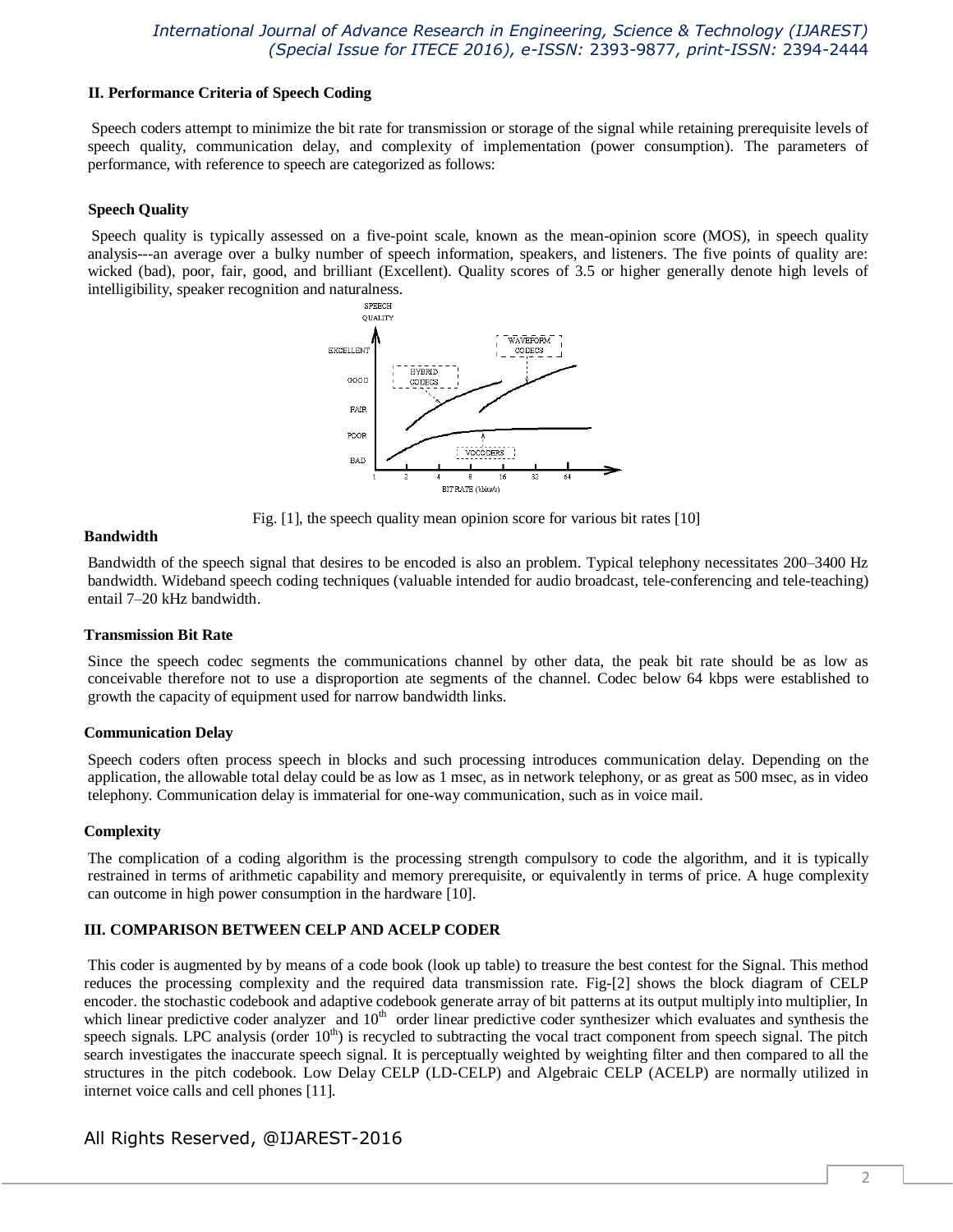

Fig-[2], Block diagram of CELP encoder [12]



Fig-[3], Block diagram of CELP decoder [12]

Fig-[3], depicts the block diagram of CELP decoder, in which read out the stochastic indices and calculate the speech Codeword, pitch prediction filter weight the fault of speech and reconstruct the speech.

### **ACELP ENCODER**

It has Short algorithmic delay, and correspondingly requiring Low bandwidth toll-quality coder aimed at concealment of detected frame erasures. It reduces the channel error [7].The Algebraic CELP suggests the structure of the codebook used towards selecting the excitation codebook vector. The speech signal is analyzed intended for speech frames of 10ms corresponding to 80 samples on a sampling rate of 8000 samples per second. Fig-[4], shows Block diagram of ACELP encoder [5]. The five important stages accompanying with the encoding principle of CS-ACELP includes: pre-processing stage, LP examination stage, open-loop pitch search, closed-loop pitch search, and algebraic codebook search [1].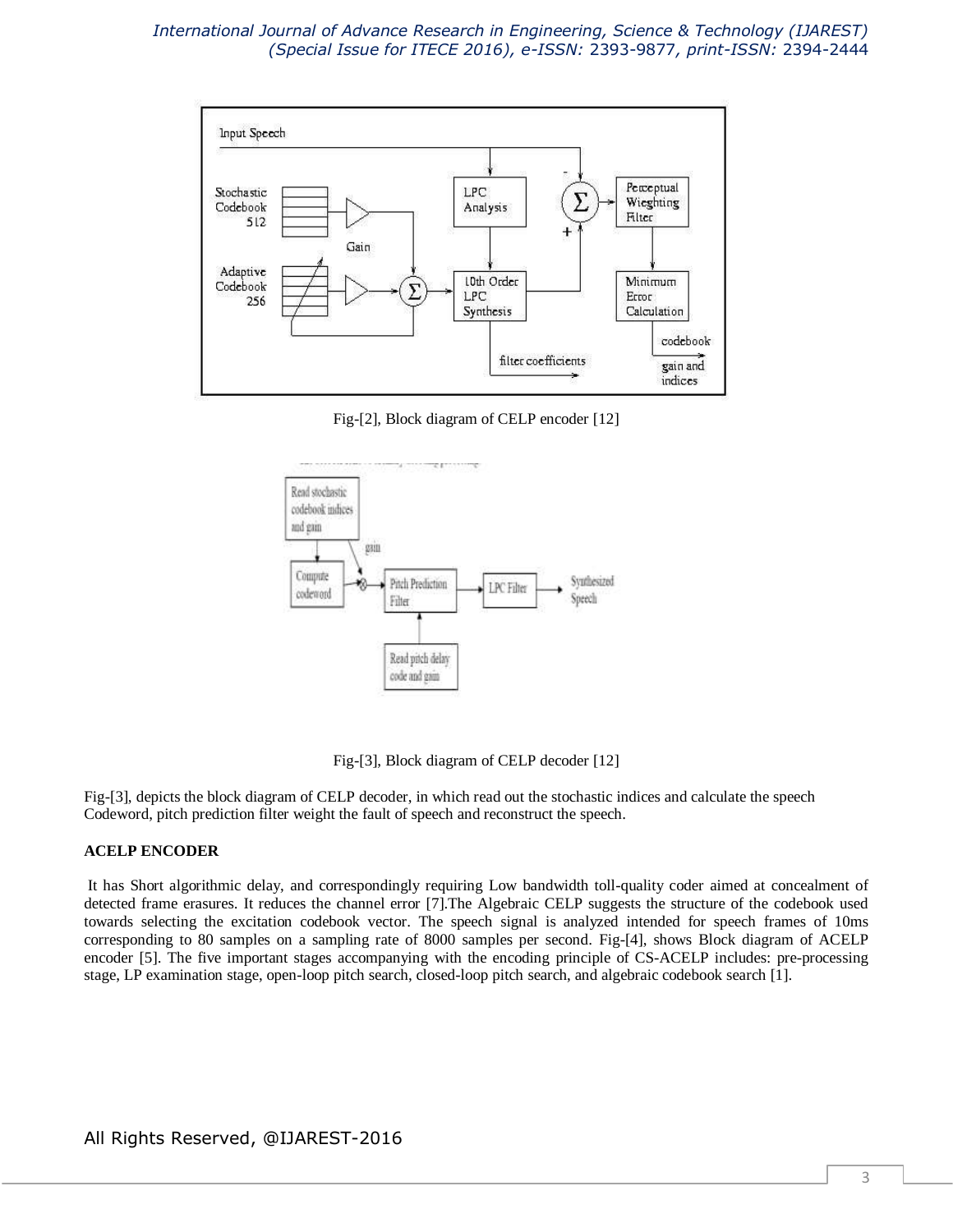

Fig-[4], Block diagram of ACELP encoder [12]



Fig.-[5] LP ANALYSIS[12]

Fig-[5], depicts The LP analysis where the speech signal S(n) applied to LP analysis block which consist of window and autocorrelation block, it is activated on 120 samples since the past speech frames and 80 samples from present speech frames and 40 samples from the feature frame. LP coefficient derived from autocorrelation coefficient from window Speech by use of the Levin ion Durbin algorithm. The vector quantizer utilized to gather the LSP coefficient which condensed the weighted mean square error. Finally output of LP analysis is reflection coefficient, K and LSP indices L0, L1, L2, L3 [9].Fig. - [6] depicts open loop and closed loop Pitch Analysis [1]. From Levinson-Durbin algorithm the reflection coefficients used to calculate the adaptive Weight elements. Where, S (n) is the pre-processed speech,  $\gamma$ 1 and  $\gamma$ 2 are the adaptive weights, and ai,  $i = 1, 2, \ldots$  10 are the un quantized LP coefficients. The auto correlation of weighted speech signal sw(n) is created and it passes from the open loop pitch delay stage[1].